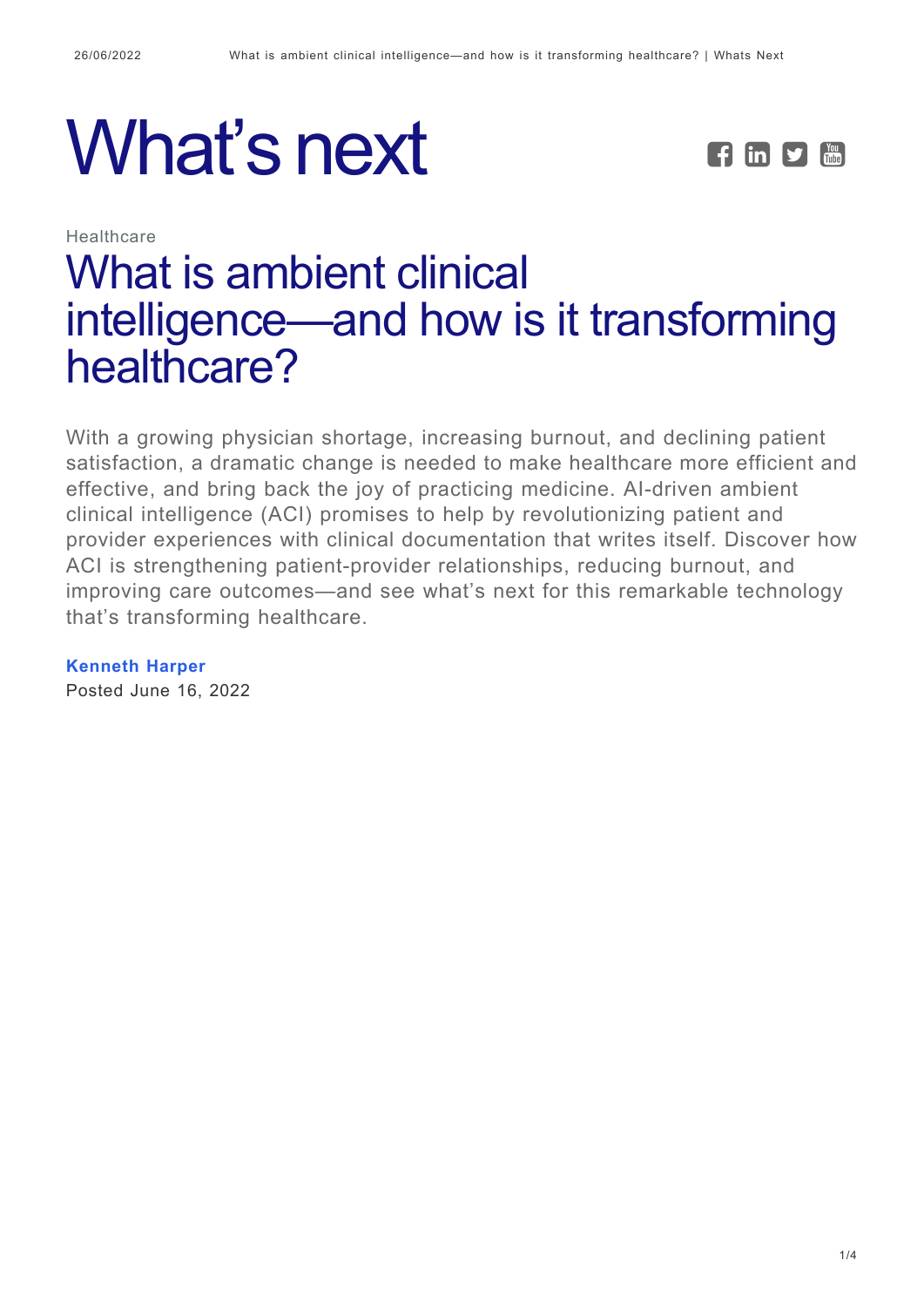

#### **What is ambient clinical intelligence?**

For decades, researchers have been working toward a vision of ambient intelligence, finding ways to harness cloud, advanced AI, and the Internet of Things to create more intelligent spaces that help people live and work more safely, efficiently, and sustainably. Perhaps the most important application of ambient intelligence is in healthcare, where [AI-driven ambient](https://whatsnext.nuance.com/healthcare/how-voice-based-ai-will-transform-care-delivery/) [clinical intelligence is transforming experiences](https://whatsnext.nuance.com/healthcare/how-voice-based-ai-will-transform-care-delivery/) for providers and their patients.

Ambient clinical intelligence (ACI) uses advanced, voice-enabled AI to automatically document patient encounters during a natural, free-flowing conversation between the physician, patients, and their families. It enables physicians to give the patient their full attention during the visit while ACI technology creates complete, accurate clinical notes directly in the EHR for the clinician to review and sign.

#### **Why was ambient clinical intelligence created?**

With ACI, [clinical documentation is created automatically](https://www.nuance.com/healthcare/ambient-clinical-intelligence.html) at the point of care helping to solve many of the most pressing challenges in healthcare.

Clinician burnout is a major problem for healthcare organizations and patients. In [Medscape's](https://www.medscape.com/slideshow/2021-lifestyle-burnout-6013456?faf=1#1) [2021 physician survey](https://www.medscape.com/slideshow/2021-lifestyle-burnout-6013456?faf=1#1), 42% of physicians reported feeling burned out, citing "too many bureaucratic tasks" and "spending too many hours at work" as the main causes. Providers often spend hours of their day documenting patient care—and the administrative burden often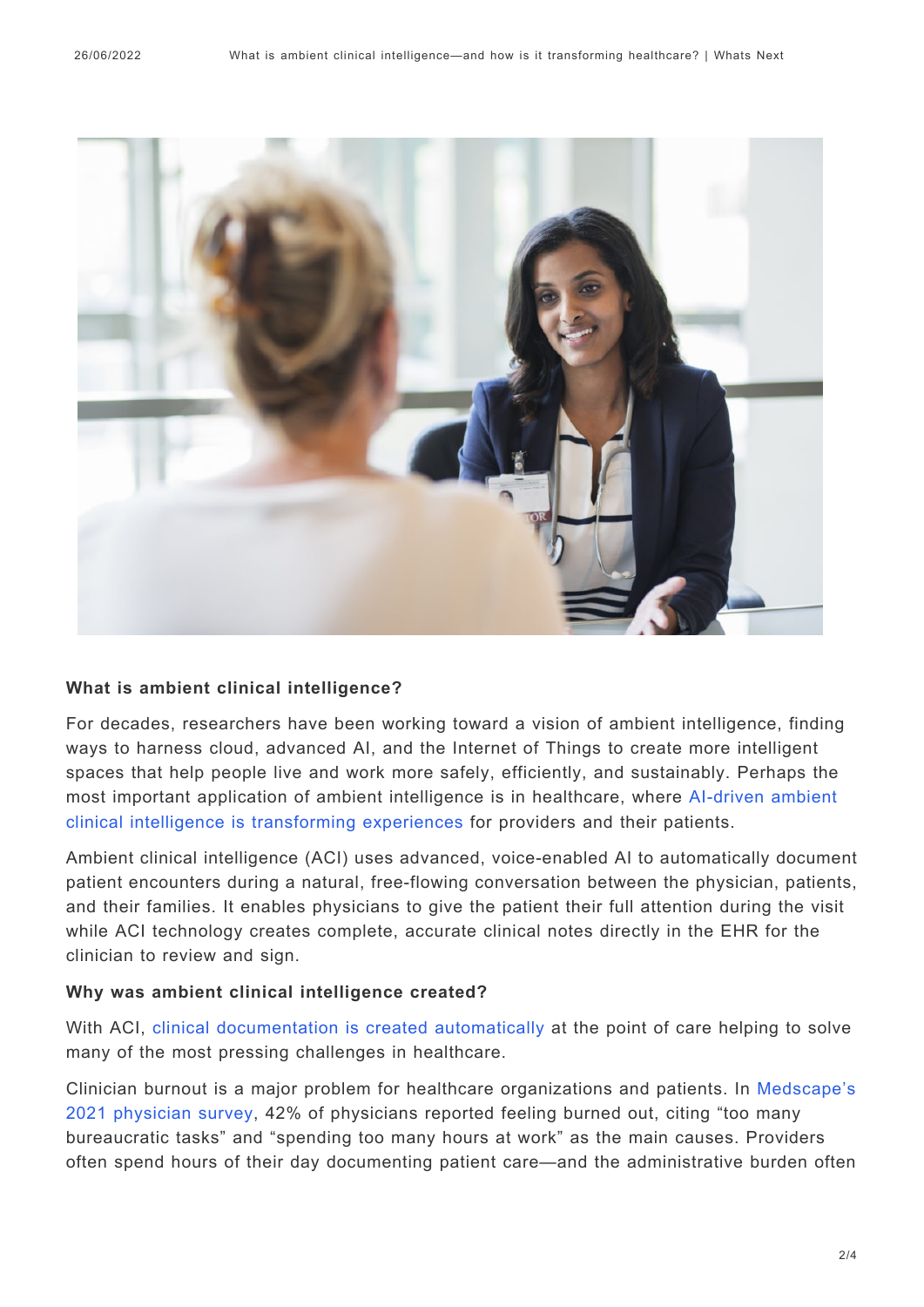stretches into their own time, preventing them from switching off after a long day and spending time with their families.

When almost half of physicians are experiencing burnout, we're unlikely to see much movement on the [shortage of physicians,](https://whatsnext.nuance.com/healthcare/the-role-ai-must-play-in-heading-off-the-physician-shortage/) with the Association of American Medical Colleges projecting [a shortfall of nearly 122,000 physicians in the US by 2032.](https://www.aamc.org/news-insights/press-releases/new-findings-confirm-predictions-physician-shortage) And of course, as the physician shortage increases, so does the pressure on those who remain, exacerbating the burnout problem.

All of this has a direct impact on the patient experience, as stressed, overworked clinicians can often be (or appear to be) rushed and distracted. That can lead to errors with potentially catastrophic consequences, but it also erodes the relationship of trust between physicians and patients who feel they're not being listened to or treated as individuals. Once the patientphysician relationship begins to break down, disillusioned patients are less likely to engage with their care, adhere to care plans, and follow preventive healthcare advice—increasing the likelihood of adverse outcomes.

However, by using ACI solutions to remove much of the documentation burden, healthcare organizations can [reduce burnout](https://whatsnext.nuance.com/healthcare/ambient-clinical-intelligence-the-antidote-to-burnout/), retain existing staff, and attract new talent, while improving patient relationships and outcomes.

But perhaps most importantly, ACI can free physicians from the shackles of clerical duties and bring back the joy of practicing medicine.

#### **How is ambient clinical intelligence transforming healthcare?**

Nobody went to medical school so they could spend their days entering data into an EHR. They went to medical school to embark on a rewarding career, helping people improve their health and their lives.

ACI technology ensures the primary focus of each visit is the patient and their story, not notetaking or documentation. That strengthens the patient-physician relationship and increases patient satisfaction, engagement, and retention. It brings providers back to what attracted them to medicine in the first place. And it removes the heart-sinking feeling of getting to the end of clinic time and seeing hours of documentation tasks ahead.

For example, since implementing Nuance's ACI solution, the Dragon Ambient eXperience (DAX), [University of Michigan Health-West has seen patient satisfaction rates rise to 98%,](https://whatsnext.nuance.com/healthcare/reduce-clinician-burnout-with-ambient-clinical-experience/) with most saying their visits have felt more personal and that their physician has been more focused on them. Physicians spend less time looking at computer screens, documenting care, and working after hours. With Nuance DAX, they can focus on delivering higher-quality care to more patients—without burning out.

The most exciting thing about ambient clinical intelligence is that improving patient-physician encounters is just the beginning. Research is already well underway into [using ACI to spot](https://whatsnext.nuance.com/healthcare/how-voice-based-ai-will-transform-care-delivery/) [indicators of depression, anxiety, and social determinants of health](https://whatsnext.nuance.com/healthcare/how-voice-based-ai-will-transform-care-delivery/) during patient-physician conversations.